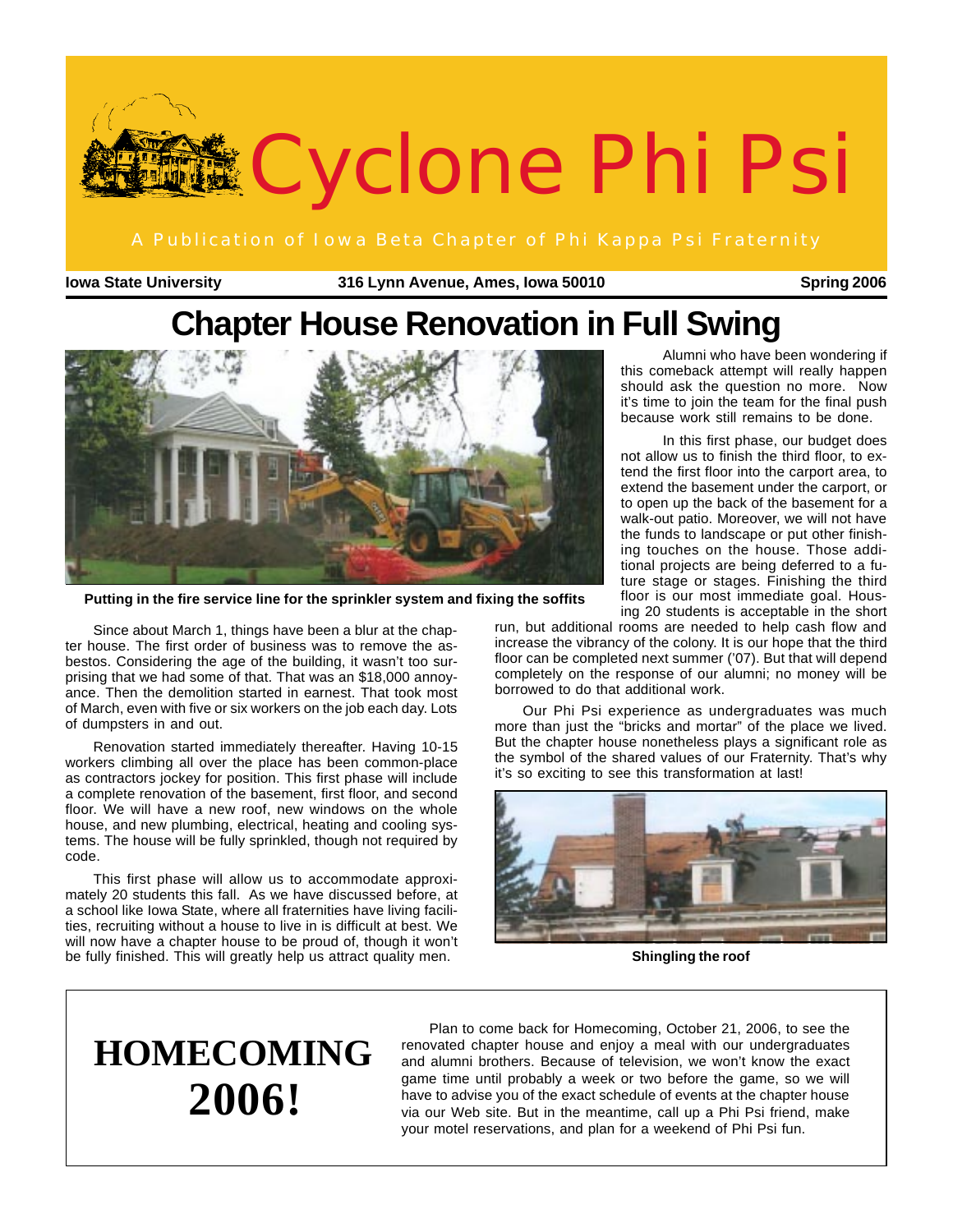中原县

## **Colony News Outgoing President's Message**

The focus of this last academic year was recruitment and getting the word out to the rest of the Greek community and the university as a whole that Phi Kappa Psi was back and here to stay. During fall semester, we organized Excellence Bound scholarships to help with both of these areas. We received more than 70 applications, interviewed more than 30 applicants, and selected 20 men to attend a ceremony in which five were awarded scholarships.

Spring semester was a time of growth for our small colony. Membership nearly tripled, and as it did, so did everyone's enthusiasm. When renovation on the house began in March, excitement continued to grow as we could now see that we really were going to eventually have one of the nicest facilities on campus.

This spring, we participated in our first Greek Week and were paired with Delta Zeta, Farm House, and Delta Upsilon. Our team finished first in can drive, community service, lip

sync, Greek Olympics (which included first-place finishes in tug-o'-war and bed race, and high finishes in many other events), and **first place overall**. Being involved with a winning team only increased our excitement in being a part of the Greek community. I think it is safe to say that Iowa Beta of Phi Kappa Psi surprised the rest of our team with our excitement and willingness to do whatever we could to help win. We have



COME SEE WI

I have enjoyed the opportunity to have a hand in something that has become very special to us. I look forward to helping continue the standard of excellence we have worked so hard to establish, and I cannot wait to see how far we can take this. — Ryan Biller, Colony Outgoing President

**AILLION DOLLARS** 



**Colony members Joe Klein, Chris Rada, Umang Patel, and Troy Bergfeld ham it up during the Greek Week Olympics.**

### **A Note From the Incoming President**

As summer begins, we are focused on recruiting more quality men for Phi Psi. We currently have 15 men, and our goal is to have the house full come fall semester. We have been working hard to attract excellent guys who will benefit our colony and help us get back to chapter status.

All of us want to express our gratitude to all of the Phi Psi alumni who have donated in some shape or form to the renovation project of the chapter house. Without the support of such fantastic alumni, this could never have gone from a dream to a working reality. From what we have observed on campus, we believe we have the greatest alumni support of all chapters at Iowa State University. We look forward to moving into the house and welcoming you back. So please come visit, take a tour of the house, and get acquainted with your future brothers in Phi Kappa Psi. — Troy Bergfeld, Colony Incoming President



2006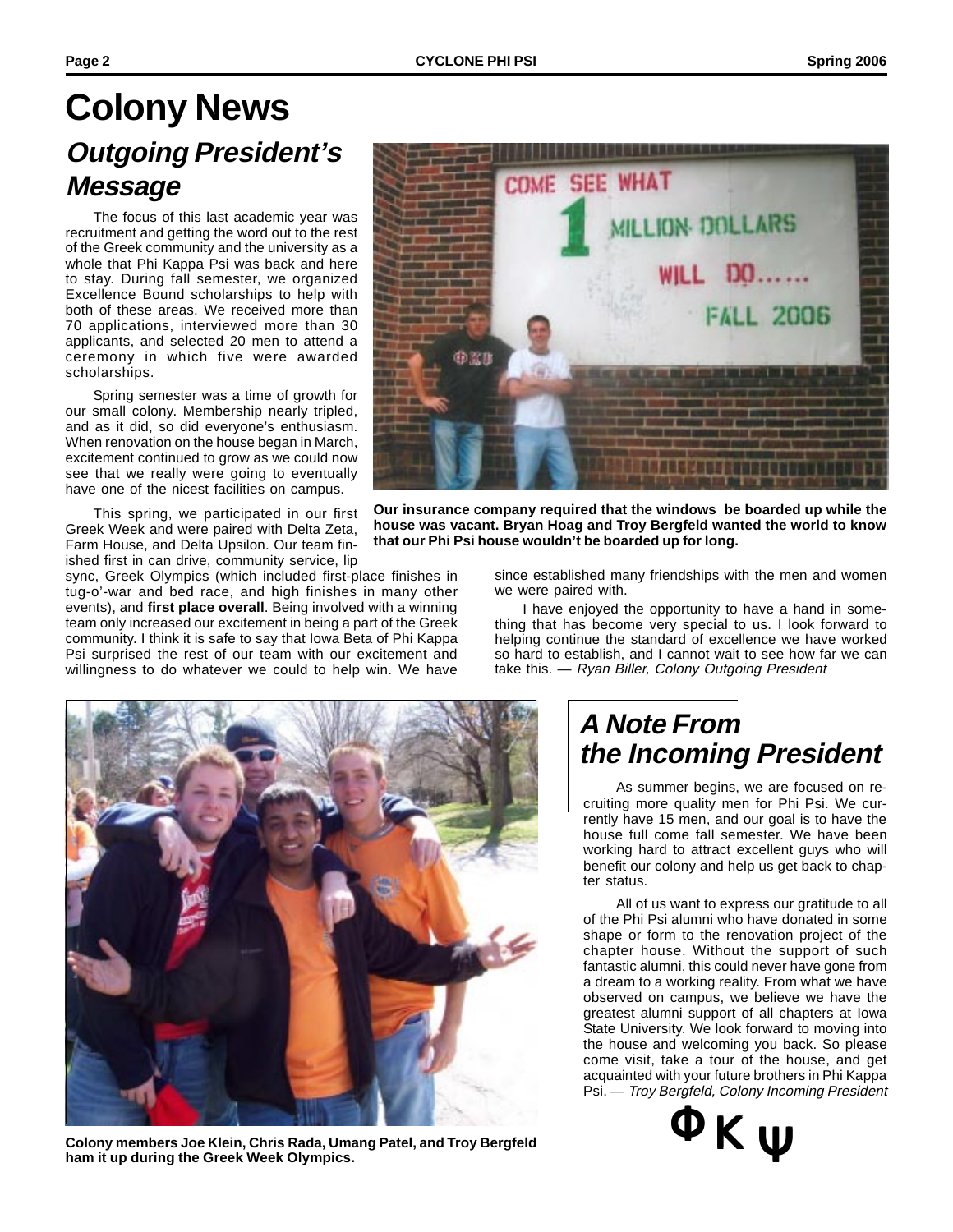## **Founders Day Celebrated in Des Moines**



**Ron Barnes '84, Lance Stahl '87, Paul Wallin '88, and Iowa Alphan Scott Stephens '82 enjoyed seeing old friends at the Founders Day celebration in Des Moines. Lance was one of the organizers of the event.**

Renewed interest in Phi Kappa Psi isn't just happening at Iowa Beta. On March 2, a Founders Day event was held at the Royal Mile in downtown Des Moines. To everyone's recollection, this was the first Founders Day event in central Iowa in a long, long time. About 50 alumni attended, and they weren't all from Iowa Beta or Alpha. Creighton, Valparaiso, West Virginia, Texas Tech, and Buffalo were represented. The possibility of forming an official Alumni Association of the Fraternity was discussed, and the proposal was enthusiastically received. Creating a vibrant Alumni Association in central Iowa seems like a no-brainer. Approximately 400 alumni (from dozens of chapters) live within a 50-mile radius of Des Moines, so there are plenty of potential members. A wellorganized Alumni Association could be a real benefit to our Iowa and Iowa State chapters (and perhaps Creighton and others) in helping identify quality prospective members. And an active Association could provide networking opportunities and just plain fun for alumni brothers.

Hats off to Iowa Alphans **Mark Easler '86** and **Brand Newland '00,** and to Iowa Betan **Lance Stahl '87** for organizing the Founders Day event and quarterbacking the push to form an Alumni Association.

## **Introducing Housemom Lindy Good**

Life certainly isn't predictable! When I dated my first (and only) Phi Psi, little did I know that I would eventually become not only a Phi Psi sweetheart, but also a Phi Psi housemother!

A little bit about me — I graduated from Iowa State, where I was a member of Delta Zeta. I held various offices as an undergraduate, and then served as Province Collegiate Director for a year as an alumna. I obtained my master's degree in Library Science from Denver University, and have held Reference Librarian positions at Iowa State, the University of Massachusetts (Amherst, MA), the University of Iowa, and Iowa Central Community College (Ft. Dodge). I have also done freelance research for Iowa State and University of Iowa professors, and for Living History Farms in Des Moines.

I finished my last full-time librarian position in 1995, and focused my energy for the next several years on raising our children and taking care of my elderly parents. I'm now looking forward to being the first housemother in the "new" chapter house for the "new" Iowa Beta. Actually, Bill and I are not new to being house parents. We've just completed our third year as houseparents for Phi Delta Theta, the fraternity our son, Steve, joined. (He didn't have the opportunity to become a Phi Psi, since the Phi Psi chapter had just lost its charter the year before he enrolled.) Steve now works for the national office of Phi Delta Theta as their Director of Expansion (which gives Bill and Steve a lot in common to talk about). We also have a daughter, Anne, an esthetician in Omaha, Nebraska.



#### **Lindy and Bill Good '69 with friend Cy at Veishea 2006**

Fraternity has become our hobby/ civic duty of choice because we both believe that a **good** fraternity experience (as opposed to just an average or mediocre one) can be a real defining moment in a young man's life. It's our goal to help create the environment for a **great** fraternity experience at 316 Lynn Avenue. We want Phi Kappa Psi to clearly be the fraternity of choice at Iowa State.

School starts August 21, and we'll be settled in by then. Come see us!

> — Lindy Good 515-570-6780 goodfamily@mchsi.com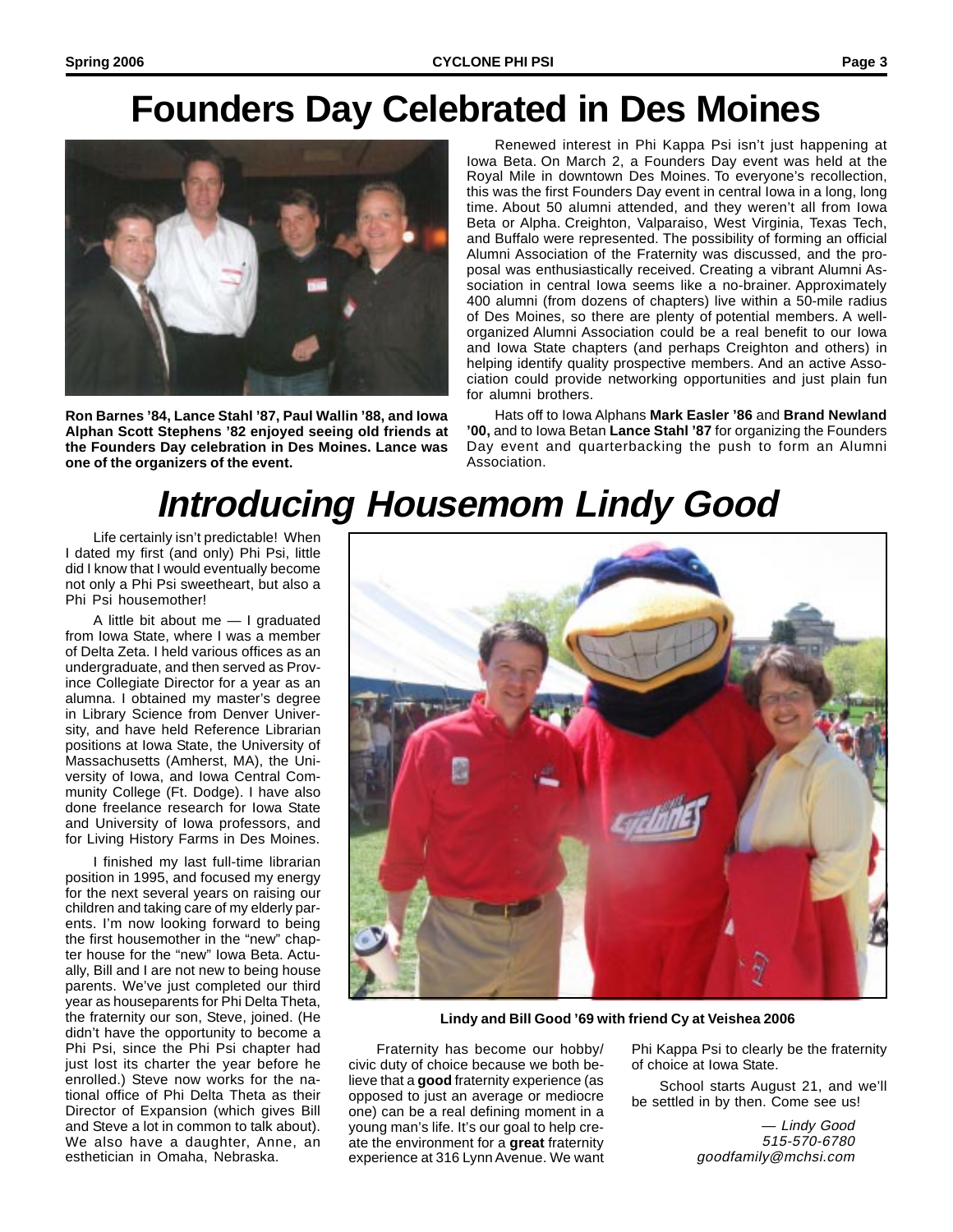## **We Need Stuff!**

#### Stuff. We need Stuff!

The capital so generously provided by our alumni is being used for structural renovation, the "big things." But have you ever stopped to consider how many "little things" are needed to furnish a fraternity house from scratch?!

The following is a list of "little things" we need to operate. It's an evolving list, which we will keep current on our Web site.

#### **Maintenance — Inside**

#### • vacuum cleaner

• brushes, mops, buckets, brooms, floor mats, waste baskets

#### **Maintenance — Outside**

• shovels, rakes, ice scrapers, ladders

#### **Maintenance — In General**

• hammers, wrenches, pliers, levels, screwdrivers, saws, etc.

#### **Kitchen**

- appliances: four-slice toaster, microwave, pizza maker, convection oven,
- 6-quart slow cooker, large Foreman grill
- Utensils: you name it, we need it!

#### **Dining Room**

• silverware, plates, bowls, glasses, serving platters and bowls

#### **Fun Stuff**

• basketball backboard, grill, foosball table, piano, big-screen TV

Will you help furnish our fraternal home by "adopting" one or more of the foregoing items? If so, please send your check payable to Iowa Beta of Phi Kappa Psi to Corporation Board Treasurer David Moenk, c/o Conservation Design Forum, 375 West First St., Elmhurst, IL 60126, and indicate the particular item you have in mind, or just mark it for "furnishings." If you have any items that you would like to donate in kind, please contact Bill Good '69 at 515-570-3403 with details. Not everyone is in a position to make a large pledge to the capital campaign, but **everyone** can play a part in turning a big bare building into a comfortable college home. Please DO IT NOW!

### **Iowa Beta Web Site**

Our chapter Web site has changed significantly in recent weeks. Go to http:// www.stuorg.iastate.edu/phipsi/ and take a look. (If you lose this address, you can easily find it by going to iastate.edu, clicking on "F", clicking on "Fraternities," and then clicking on "Phi Kappa Psi.") Be sure to check out the "Photos" page for photos of the demolition/renovation. New photos will be added regularly, so check back often. There are also instructions on how you can post your own photos. Don't be afraid to show us what you look like these days!

The "Alumni" page has past issues of the Cyclone Phi Psi and our e-mail updates. So if you missed one or more of them, you can catch up online.

 Also check out the "Contact Us" page. Here you can (i) update your address if you're not getting The Shield or the Cyclone Phi Psi, (ii) sign up for e-mail updates, (iii) check out our contact information on a long lost brother, and (iv) find contact information for our various alumni advisors.

We think the "Links" page will be of interest to many of you. Here you can get connected to the Web site for the National Fraternity, the Iowa State Greek Affairs office, and others. Be sure to check out the Web site for the American Leadership Academy, also known as Cabo Alpha, the leadership retreat available to Phi Psis which is truly unique in the fraternity world.

 The "Recruitment" page has a wealth of material geared primarily for prospective members and their parents, but it will also give you a good idea of the goals and aspirations of the "new" Iowa Beta.

**Jim Miller '71**, professor in the Department of Electrical Engineering and Computer Science at Kansas University, deserves the credit for coordinating the technical aspects of our Web site. He has a great understanding of how these things work; fortunately, he also has great patience in putting up with those of us who have no such understanding. If you like what you see, send Jim a note telling him so. And if you have suggestions for making the Web site even better, send him those thoughts as well. The Web site will keep evolving and you can help us in that process.



**Colony members Umang Patel and Dustin Collicot were still smiling after being on their feet for 15 hours at ISU's Dance Marathon 2006.**

### **Sign Up for Iowa Beta Electronic News**

The Cyclone Phi Psi is published once each semester. And we usually have a separate letter announcing Homecoming plans.

But there is a lot more Iowa Beta news than we can fit in our written publications, so we have started sending out periodic "Phi Psi Update from Iowa Beta" e-mails to those for whom we have good e-mail addresses. If you have not been getting these but would like to, please email your request to be added to the list to William.Good@JohnsonLawIA.com.

If you have not been getting these emails and would like to catch up on prior issues, you can find them on the Alumni Page of our Web site.

For those who live a distance from Ames, it may be a bit difficult to reconnect with what is happening with the rebirth of our chapter — the old "out-of-sight, out-of-mind" syndrome. So we wanted to provide a means for you to get a closer, on-the-scenes look at what's happening at 316 Lynn.

The e-mails will cover a variety of topics — the latest on the renovation, happenings with the colony, events on campus, or perhaps just random musings about fraternity and college life in general. If reading these e-mails over a period of time gives you the feeling of being back in college (without the tests, of course), then we will consider the endeavor a success.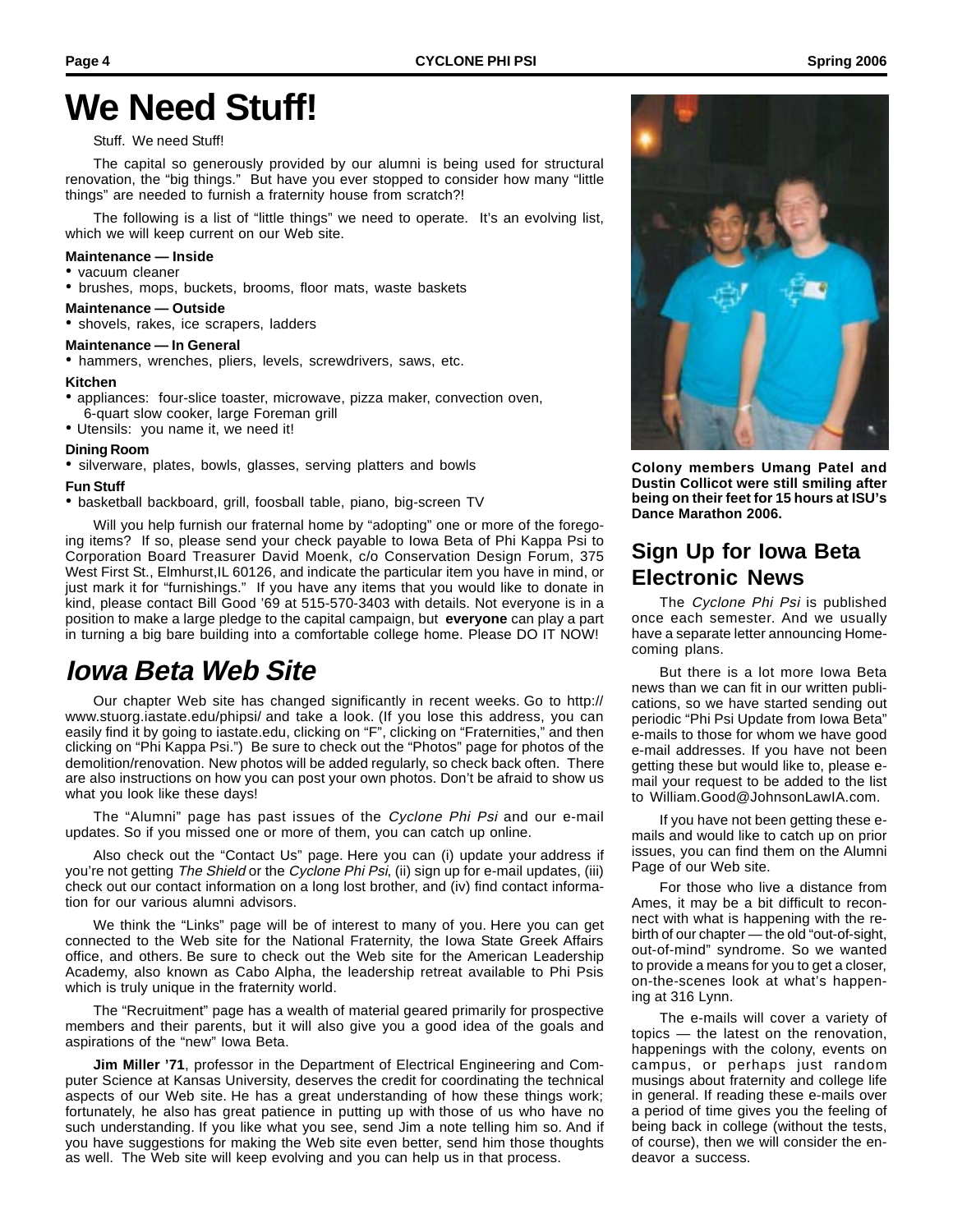## **50-Year Reunion for Holiday Tourney Champs**



**The 1955-56 champion basketball team was honored at half-time in Hilton Coliseum on January 21, 2006. Pictured (l-r): Chuck Vogt, John Crawford, Bill Meyer ['55-645], Lyle Frohm, Al Lowery ['55-647], Don Medsker, Bud Bergman ['58-706], Dick Farwell, Arnie Gaarde, and Gary Thompson. (Thanks to Bill Meyer for sending the photo.)**

Fifty years ago, a three-game sweep of Kansas State, Colorado, and Kansas in late December gave the 1955-56 Cyclone men's basketball team the Big Seven Holiday Tournament title. That club — led by double-figure scorers Gary Thompson, John Crawford, Don Medsker, and Chuck Vogt — was honored at the January 21 Iowa State men's basketball game vs. Texas A&M. Coach Bill Strannigan's team set an Iowa State record for wins (18), finished second in the conference race, and earned the school's first-ever national ranking. **William A. Meyer '55-645,** a member of this storied team, took part in the ceremonies and sent the photo at left. **Bud Bergman, '58-706; Al Lowery, '55-647;** and **Larry Swanson, '55-651,** were also on the team.



| ipatchett@cdfinc.com, 630-559-2025                                      |                                    |
|-------------------------------------------------------------------------|------------------------------------|
| Vice PresidentSteve Banks, '95-1293<br>sbanksiv@yahoo.com, 515-707-7781 |                                    |
| dwbyh2o@hotmail.com,786-303-6333                                        |                                    |
| dmoenk@cdfinc.com, 630-559-2005                                         |                                    |
| dac1942@yahoo.com, 515-971-9452                                         |                                    |
|                                                                         | Irseiler@iastate.edu, 515-294-0890 |
|                                                                         | gbii@juno.com, 319-354-2592        |
| lance.stahl@mchsi.com, 515-223-6370                                     |                                    |
| tkhuism@yahoo.com, 515-292-5791                                         |                                    |
|                                                                         | jrmiller@ku.edu, 785-864-7384      |

#### **Faculty Advisor**

Dr. Craig Anderson, Indiana Zeta '74 caa@iastate.edu, 515-294-0283

#### **Cyclone Phi Psi Alumni Editor**

Bill Good, '69-864 William.Good@JohnsonLawIA.com, 515-573-2181

## **HOMECOMING!**

**October 21, 2006 Come home to 316 Lynn Avenue, and spend a fun weekend with Phi Psi brothers!**



**Digging out the old stairs leading to the kitchen**

### **Renovation Update**

From Bill Good's E-mail Update, June 12, 2006:

Lindy and I were in Ames last Thursday and we should have some more pictures on the Web site in a day or two. Most of the new windows are in. Boy, does that help the appearance. The wood on the outside has been power-washed and painting has started. Footings have been poured on the east side of the house for the new fire escape, which we are required to install.

The new stairway, which goes from first floor to third floor, is in. Because of structural problems, it was necessary to remove portions of the second and third floors at the north end. For the last several weeks, access to those floors has been by extension ladder only. Sheet rocking on the second floor is almost done and the showers in the second floor head are in.

A lot has happened since we began in March. There's still a lot to be done, but there's no indication that we won't be ready to move in come fall.